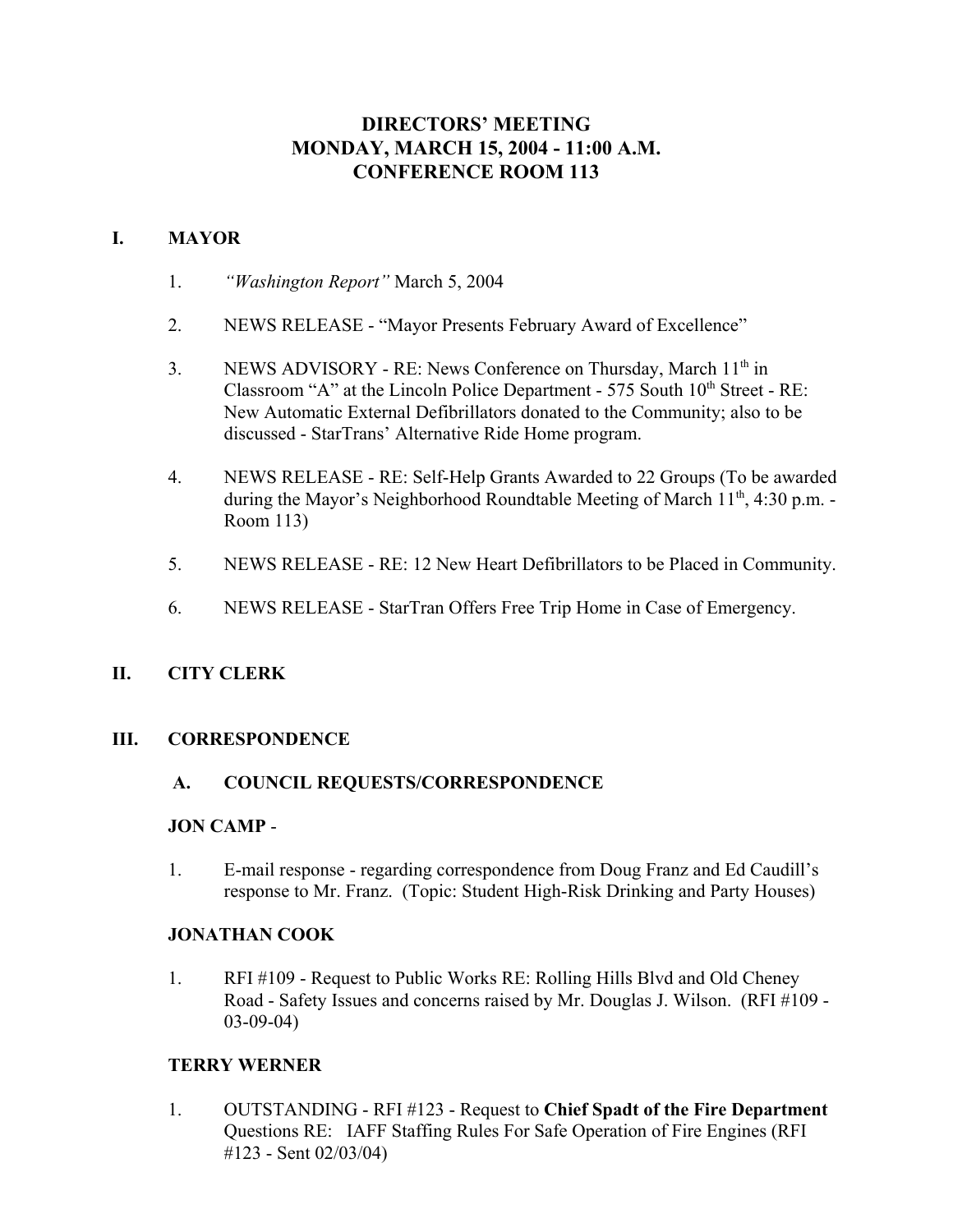#### **ANNETTE McROY**

1. OUTSTANDING Request to **Roger Tederman, Public Works & Utilities Department** - RE: The water problem they have in the drive on  $25<sup>th</sup>$  Street entering the Tam O'Shanter (RFI#146 - 2/18/04)

### **B. DIRECTORS AND DEPARTMENT HEADS**

#### **FINANCE**

1. Report from Finance & Treasurer's Office - Investments Purchased from March  $1<sup>st</sup>$  - March 5, 2004 w/Resolution.

### **FIRE DEPARTMENT**

1. Response Letter from Fire Chief Mike Spadt to Jo Bunstock, Senior Women's Administrator, Nebraska Wesleyan University - RE: The Lincoln Fire & Rescue discontinuing non-emergency service, and more specifically, our stand-by service. – (See Letter)

## **HEALTH**

1. NEWS RELEASE - Help Keep Lincoln & Lancaster County Clean (Cleanup Mini-Grants Available)

### **LAW**

1. Letter from Joel Pedersen to Eldon Jameson RE: Natural Gas Rates in Lincoln. (See Letter)

### **LIBRARY**

- 1. NEWS RELEASE RE: "I Love to Write" Workshop Applications being accepted - (See Release)
- 2. NEWS RELEASE RE: Lincoln City Libraries presents its annual Bookmark Contest! - Deadline: April 24, 2004. – (See Release)

### **PLANNING**

- 1. Letter from Planning Department RE: Change of Zone 04014 (Proposed Text Amendment to Title 27 of the LMC relating to on-sale and off-sale Liquor Special Permits in the B-2 and B05 Zoning Districts
- 2. PLANNING COMMISSION FINAL ACTION: WAIVER NO. 04003 (Extend Time for Installation of Street Trees (N.W.  $12<sup>th</sup>$  & W. Highland Blvd) -Resolution No. PC00849
- 3. PLANNING COMMISSION FINAL ACTION: SPECIAL PERMIT NO. 04001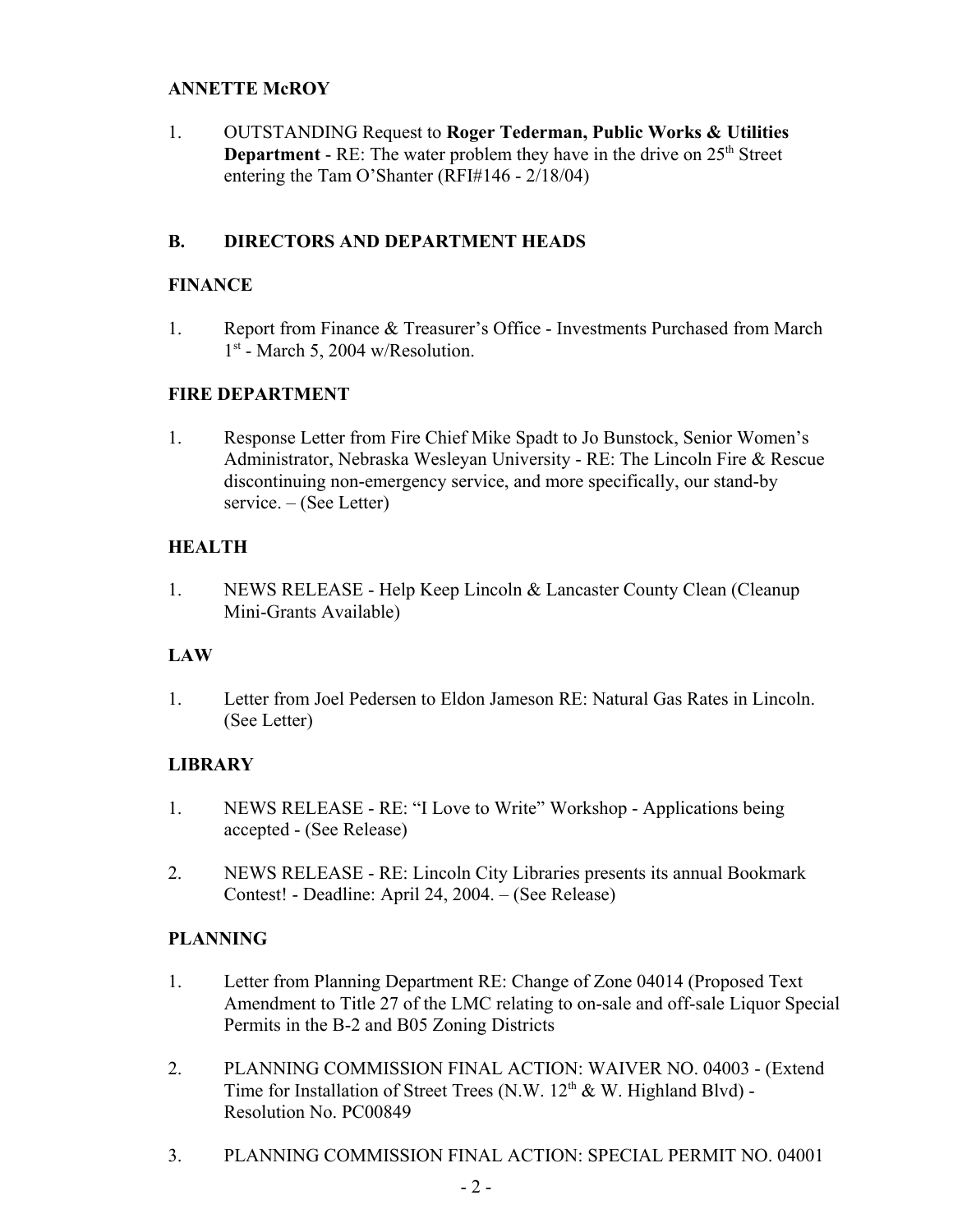(Madonna Rehabilitation Hospital (S.54th Street & Normal Blvd) - Resolution No. PC00848

4. Letter from Brian Will, Planning Dept. RE: Pine Lake Plaza Addition - Final Plat #03006

# **POLICE**

1. Interoffice Memo - From Chief Casady in response to an informal Council request for information at the 03-08-04 Council Meeting RE: Police Dispatches to Convenience Stores (See Memo)

# **C. MISCELLANEOUS**

- 1. 2 E-Mails from Joseph W. Cherner RE: Buena Vista (GA) Votes Unanimously for Smokefree Workplace Law; Smokefree Workplace Bill Advances in Minnesota - (See E-Mails)
- 2. E-mail from Peggy Struwe, President of Hawley Area Neighborhood Association, RE Liquor License for Convenience Store - Special Permit No. 04006
- 3. 3 E-Mail's from Josh & Julie Sovereign; Jorja Brazda-Witters; Fred Freytag; RE: Change of Zone 04003-(Council received their copies of these E-Mail's on 3/08/04)) (See E-Mail's)
- 4. Letter & Material from Kent Seacrest, For the Firm, Seacrest & Kalkowski, P.C. RE: Revised Text Amendments to Section 27.31 (B-2 Zone) and Section 27.37 (B-5 Zone) of the Lincoln Municipal Code - (Council received their copies of this Material on 3/08/04) - (See Material)
- 5. E-Mail from Kelly Nash & Karen Blessen RE: Support Change of Zone #04003 - (See E-Mail)
- 6. 2 E-mails in support of COZ 04003 from: Claudia Lindley and Pat Anderson
- 7. E-mail from a rather angry Rob Shirley RE:  $48<sup>th</sup>$  & Randolph Liquor Permit.
- 8. E-mail from Ed Caudill in response to a message from Craig Dickerson RE: Sterling University Housing.
- 9. E-Mail from Ms. Delores Lintel RE: Protection of Neighborhoods against attempts by convenience stores, service stations, etc. to secure special permits to sell liquor.
- 10. E-mail from Lisa Koch RE: Archived Ordinances access. {Forwarded to City Clerk for a Response] (See e-mail attached).
- 11. Letter from Rachel Dean RE: The Right of a Smokefree Workplace (See Letter)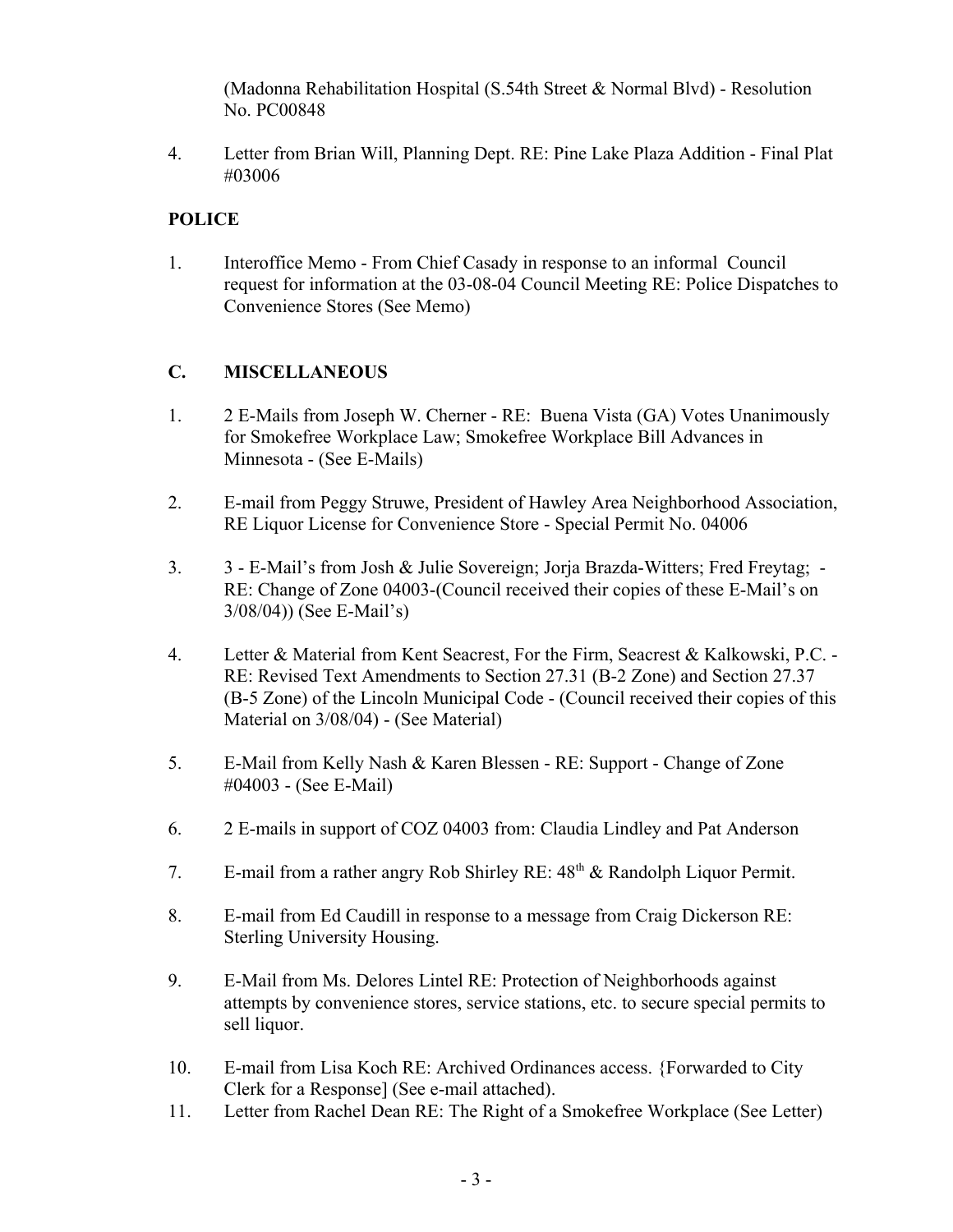- 12. NOTE from phone message: DeWayne Roberts of Roberts Plumbing & Heating RE: Increased Cost of Materials/No Increased Contract Payments. He is concerned that many small contractors may be forced out of business if something isn't done to help.
- 13. E-mail from Bob Hampton RE: 100 Feet Regulation on Liquor Sales.
- 14. E-mail from Dave Shoemaker RE: Changes to Smoking Laws.

# **IV. DIRECTORS**

# **V. CITY COUNCIL MEMBERS**

# **VI. ADJOURNMENT**

da031504/tjg/jvr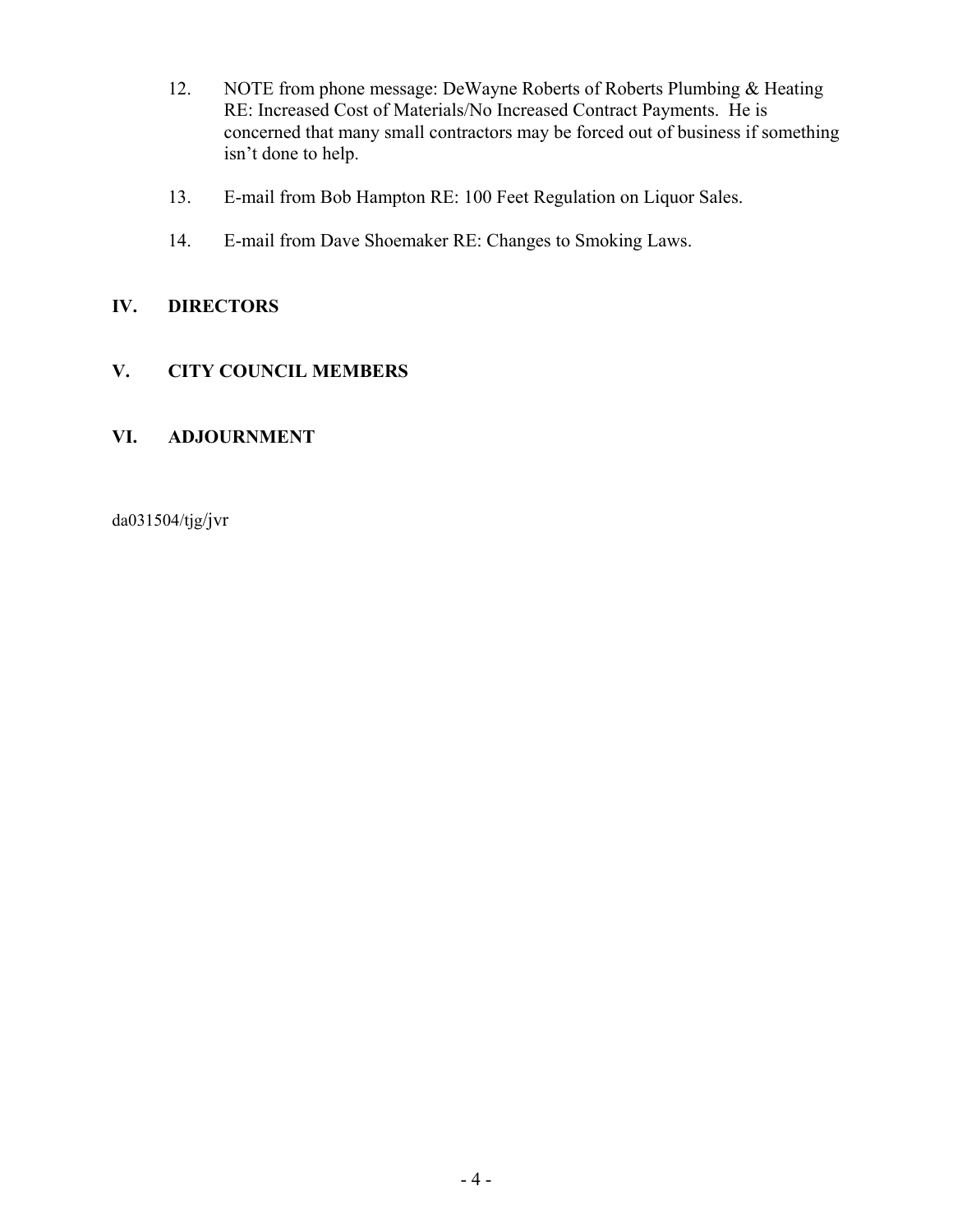# **DIRECTORS' MEETING MINUTES MONDAY, MARCH 15, 2004 CONFERENCE ROOM 113**

**Council Members Present:** Jon Camp, Chair; Terry Werner, Vice-Chair; Jonathan Cook, Ken Svoboda, Patte Newman, Annette McRoy**,** Glenn Friendt.

**Others Present:** Mayor Coleen Seng, Mark Bowen, Ann Harrell, Corrie Kielty, Lin Quenzer, Darl Naumann, Mayor's Office; Deputy City Clerk, Teresa Meier-Brock; Dana Roper, City Attorney; Directors and Department Heads; Darrell Podany, Aide to Council Members Camp, Friendt, & Svoboda and Tammy Grammer, City Council Staff.

#### **I. MAYOR**

Mayor Coleen Seng stated to Council that she wants to talk about Sewer Infrastructure. She said it's a terrible problem for everybody because money is needed for expansion to the Northeast, Southwest and straight South. The real answer is not whether anybody is holding it up or where they are. The real answer is they need sewer extension, they are just so far behind.

Mr. Camp asked if the Streamlining recommendations would help or is it just pure financial. Mayor Seng said they'll hear about it.

Mayor Seng stated that Bonnie Coffey's little 1 year old grand-daughter has had a stroke, so Bonnie is out of town. Mayor Seng said it is really serious, so be thinking about them.

Mayor Seng stated that Jim Mallon's funeral is this morning at 11:00 a.m., so some Directors who worked with him are gone. He was a Finance Director for nearly 40 year's for the City, he was on the LES Board and did a lot of volunteer work for this community.

Mayor Seng stated that Ron [Peery] received an award from the Home Builders last week.

Mayor Seng stated that Lincoln received a very nice award from the Updowntowners last week.

Mayor Seng stated the SRT met this morning at 7:30 a.m. and they're coming closer to recommendations. They are scheduling another workshop in a couple of weeks and they're trying to get ready for it.

Mayor Seng commented to Council because they had a 7:30 a.m. meeting in their office they gave out parking ticket coupons for the garage across the street. She's been told the offices should all have the coupons ready to hand out.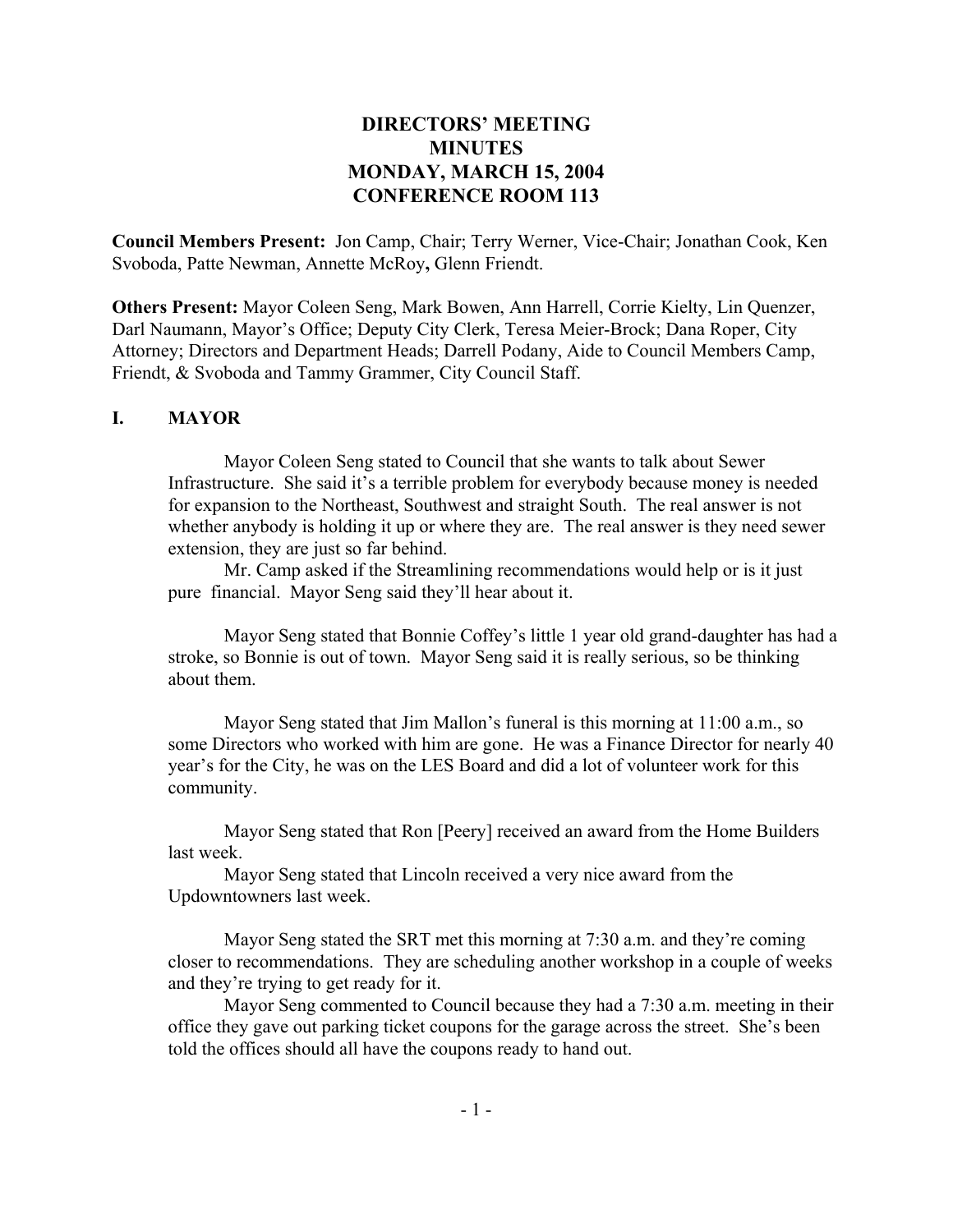Mr. Camp commented that he thinks the internal staff needs to meet with the County Board because their offices being right there on the  $1<sup>st</sup>$  floor may create a natural intendancy for people to stop in there and get coupons. His long term concern is from a budget stand point. Mr. Camp said immediately they will not bill it directly, but in a month or so they want to refine the process so there's a cost of accountability. Mayor Seng agrees that Camp and Jonathan [Cook] would have to refine it on that information. Mr. Camp indicated that he just wants her to be aware of it at this point they don't want to alarm any citizens who come in, so he thinks the policy will err on the side of granting parking validations. He would welcome any suggestions because they want the City to be friendly to constituents that come here.

Mayor Seng commented to keep hoping that the snow stays north by Omaha. Mayor Seng stated just before she came down she listened to the weather channel and they were saying just north of Omaha it was coming down an inch an hour.

Mayor Seng stated she's really been trying to get to a number of groups in the last couple of weeks and do some listening and she's met with several department personnel at various settings. At a Multicultural Task Force Meeting last week the number one topic was the fallout of the Norman Leach affair. She thinks the City will probably need to address some concerns with the Vietnamese community since Norman had done a lot for the Vietnamese communities and it is very difficult for them to understand what's going on. Mayor Seng indicated they've talked about this with Directors starting back about three weeks ago and wants them to know the concerns there to be ready to address them.

Mayor Seng passed around a newspaper article for Council to take a look at-March 1<sup>st</sup> issue about the Urban Design Conference that she attended.

- 1. *"Washington Report"* March 5, 2004. NO COMMENTS
- 2. NEWS RELEASE "Mayor Presents February Award of Excellence". NO COMMENTS
- 3. NEWS ADVISORY RE: News Conference on Thursday, March 11<sup>th</sup> in Classroom "A" at the Lincoln Police Department -  $575$  South  $10<sup>th</sup>$  Street - RE: New Automatic External Defibrillators donated to the Community; also to be discussed - StarTrans' Alternative Ride Home program. — NO COMMENTS
- 4. NEWS RELEASE RE: Self-Help Grants Awarded to 22 Groups (To be awarded during the Mayor's Neighborhood Roundtable Meeting of March  $11<sup>th</sup>$ , 4:30 p.m. -Room 113). — NO COMMENTS
- 5. NEWS RELEASE RE: 12 New Heart Defibrillators to be Placed in Community. — NO COMMENTS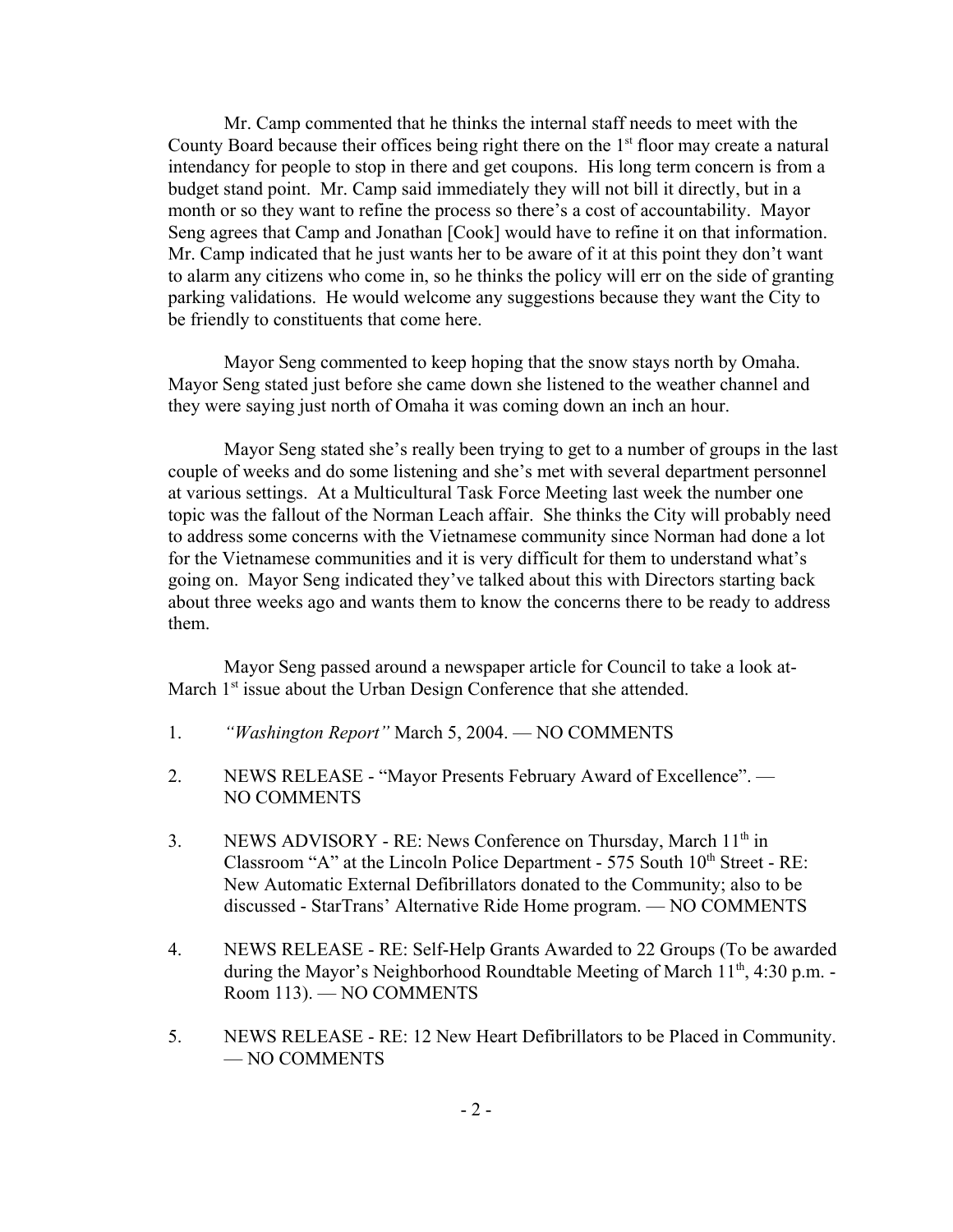#### 6. NEWS RELEASE - StarTran Offers Free Trip Home in Case of Emergency. — NO COMMENTS

### **II. CITY CLERK**

Deputy City Clerk Teresa Meier-Brock stated that Joan [Ross] is attending Jim Mallon's funeral, she's hoping to be back by the 1:30 p.m. meeting, but if not, she will cover for her.

Deputy City Clerk Teresa Meier-Brock stated that she would like to call-Items 1 & 2 [*Application of Mesal Enterprises dba On the Go for a Class B (Beer off-sale) liquor license at 5240 South 48th Street; and Manager application of Matthew D. Alesio for Mesal Enterprises dba On the Go at 5240 South 48<sup>th</sup> Street] together and Items 3 & 4 [Application of Peking Palace Lincoln, Inc. dba Peking Palace for a Class J (Beer, Wine, on-sale) liquor license at 8341 "O" Street; and Manager application of Nghi Trieu for Peking Palace Lincoln, Inc. dba Peking Palace at 8341 "O" Street*] together.

Deputy City Clerk Teresa Meier-Brock stated they would like to call-Items 9 & 10 [*Reappointing Joy E. Patten to the StarTran Advisory Board for a three-year term expiring October 20, 2006; and Appointing Susan Epps to the StarTran Advisory Board to fill an unexpired term expiring October 20, 2005*] together, since they're both for the StarTran Advisory Board.

Deputy City Clerk Teresa Meier-Brock stated that in regards to Item 13 [*Amending Chapter 4.62 of the Lincoln Municipal Code to establish a Police and Fire Pension Plan Board of Trustees to provide oversight and direction with regard to the investment of the assets of the Police and Fire Pension Plans*] she passed out a Motion-To-Amend on the Substitute Ordinance.

Deputy City Clerk Teresa Meier-Brock stated in regards to Item 20 [*Amending Chapter 3.20 of the Lincoln Municipal Code relating to Street Improvement Vehicle Tax to create the Residential Rehabilitation Fund to be used only for the purpose of rehabilitating existing residential streets*] there's two Motions-To-Amend and Motion-To-Amend #2 actually replaces Motion-To-Amend #1.

Deputy City Clerk Teresa Meier-Brock reminded Council that for Items 29 & 30 [*Approving Appian Way II Conditional Annexation and Zoning Agreement between Andermatt, L.L.C. and the City of Lincoln outlining certain conditions and understandings with regards to the annexation of approximately 53.52 acres of property generally located at South 91st Street and Highway 2; and Special Permit 2046 - Application of Eiger Corporation to develop a Planned Service Commercial area in the H-4 General Commercial District consisting of 73, 200 sq. ft. of commercial and retail*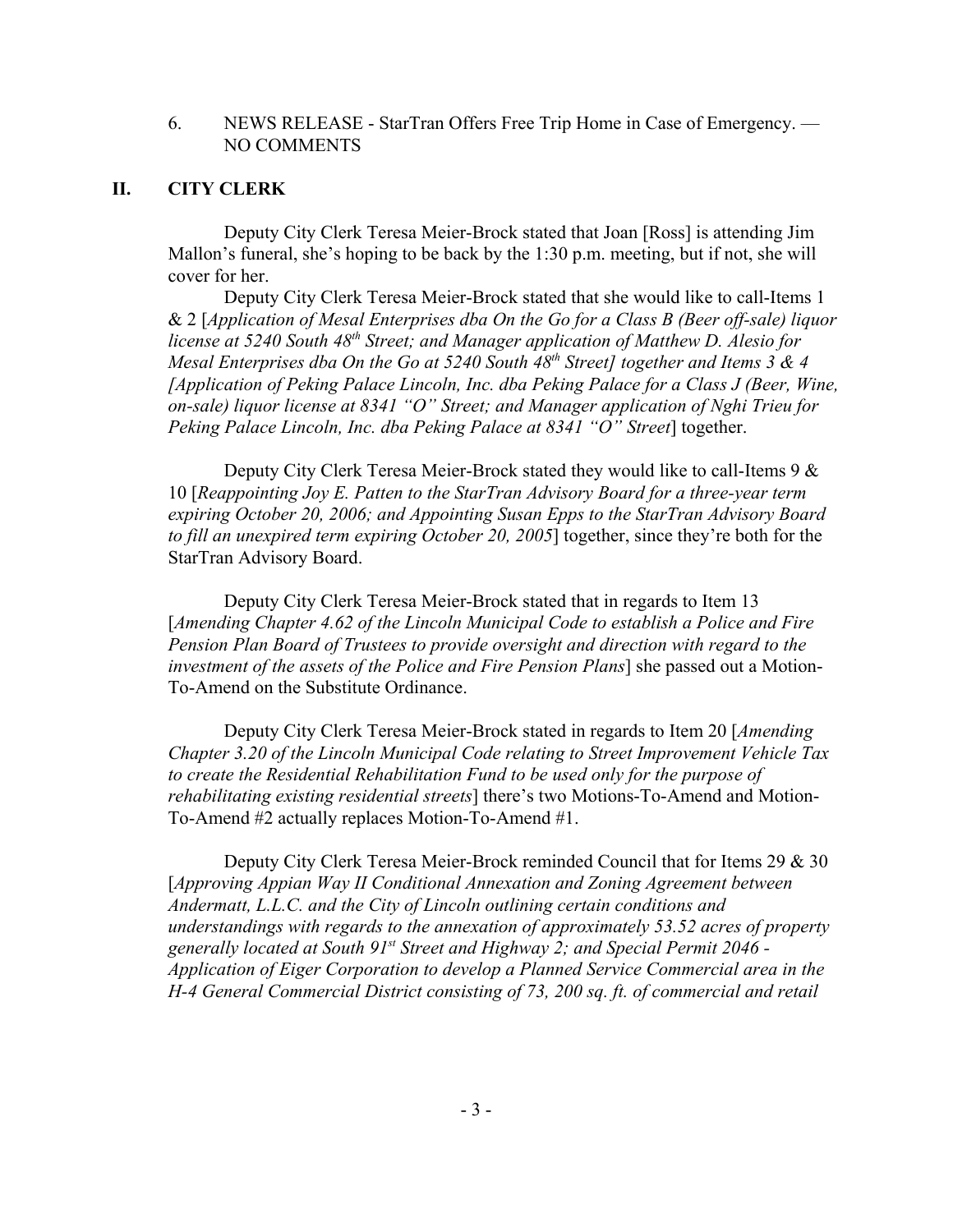*floor with waivers to the required preliminary plat process, to allow a cul-de-sac in excess of 1,000 feet; to reduce setbacks from 20 feet to zero feet adjacent to outlots, to* not require a sidewalk along Highway 2 and South 87<sup>th</sup> Street, and to allow the transfer *of sewage from one drainage basin to another, on property generally located southeast of the intersection of South 84<sup>th</sup> Street and Highway 2*] they have Motions-To-Amend.

## **III. CORRESPONDENCE**

## **A. COUNCIL REQUESTS/CORRESPONDENCE**

### **JON CAMP**

1. E-mail response - regarding correspondence from Doug Franz and Ed Caudill's response to Mr. Franz. (Topic: Student High-Risk Drinking and Party Houses). — NO COMMENTS

## **JONATHAN COOK**

1. RFI #109 - Request to Public Works RE: Rolling Hills Blvd and Old Cheney Road - Safety Issues and concerns raised by Mr. Douglas J. Wilson. (RFI #109 - 03-09-04). — NO COMMENTS

## **TERRY WERNER**

1. OUTSTANDING - RFI #123 - Request to **Chief Spadt of the Fire Department** Questions RE: IAFF Staffing Rules For Safe Operation of Fire Engines (RFI #123 - Sent 02/03/04). — NO COMMENTS

### **ANNETTE McROY**

1. OUTSTANDING Request to **Roger Tederman, Public Works & Utilities Department** - RE: The water problem they have in the drive on 25<sup>th</sup> Street entering the Tam O'Shanter (RFI#146 - 2/18/04). — NO COMMENTS

# **B. DIRECTORS AND DEPARTMENT HEADS**

### **FINANCE**

1. Report from Finance & Treasurer's Office - Investments Purchased from March 1<sup>st</sup> - March 5, 2004 w/Resolution. — NO COMMENTS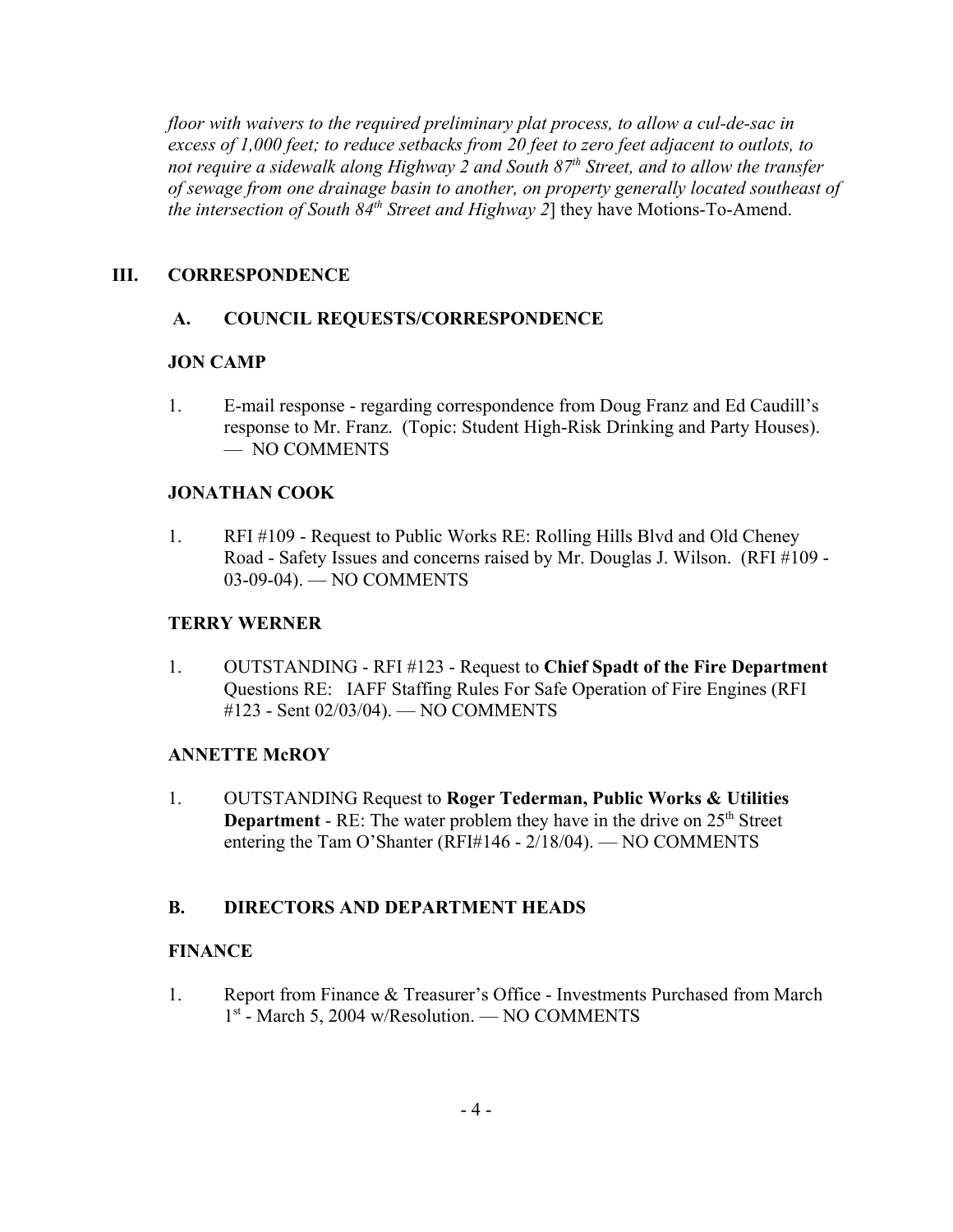#### **FIRE DEPARTMENT**

1. Response Letter from Fire Chief Mike Spadt to Jo Bunstock, Senior Women's Administrator, Nebraska Wesleyan University - RE: The Lincoln Fire & Rescue discontinuing non-emergency service, and more specifically, our stand-by service. – NO COMMENTS

## **HEALTH**

1. NEWS RELEASE - Help Keep Lincoln & Lancaster County Clean (Cleanup Mini-Grants Available). — NO COMMENTS

### **LAW**

1. Letter from Joel Pedersen to Eldon Jameson RE: Natural Gas Rates in Lincoln. — NO COMMENTS

### **LIBRARY**

- 1. NEWS RELEASE RE: "I Love to Write" Workshop Applications being accepted. — NO COMMENTS
- 2. NEWS RELEASE RE: Lincoln City Libraries presents its annual Bookmark Contest! - Deadline: April 24, 2004. — NO COMMENTS

### **PLANNING -**

**PLANNING DEPARTMENT - Marvin Krout stated in regards to Items 27 through 31 on** Council Agenda they met with a representative after the Public Hearing last week about the potential loss of egress into the Cheney area. Mr. Krout stated the developers engineer had done some drawings and laid out a plan for a revised connection to Old Cheney-91<sup>st</sup> Street. The problem is in the short term as development occurs out there and they realign 91<sup>st</sup> Street, it will connect to Yankee Hill. The realigned 91<sup>st</sup> Street to Old Cheney is not a good location for left turn access in or out after the connection is made in the future between  $91<sup>st</sup>$  Street & Yankee Hill, but it works for now. When traffic increases it will need to be revised. The question is could they find a place where they could locate access further south, but short of the railroad tracks to permit the left turn in and out without creating other traffic problems. The answer that came back at the meeting was they can create a new right-of-way and a new roadway and the Public Works Director indicated he would be willing to include that as part of a future package of 91<sup>st</sup> Street to Yankee Hill connection. Mr. Krout stated that Highwood is not in the CIP and he wouldn't except it to happen for at least 7 years at some point when that connection is made they basically need to move down this left turn access and the connection back to the Cheney SID. Mr. Krout said that Public Works agreed to do that and the Planning Department will bring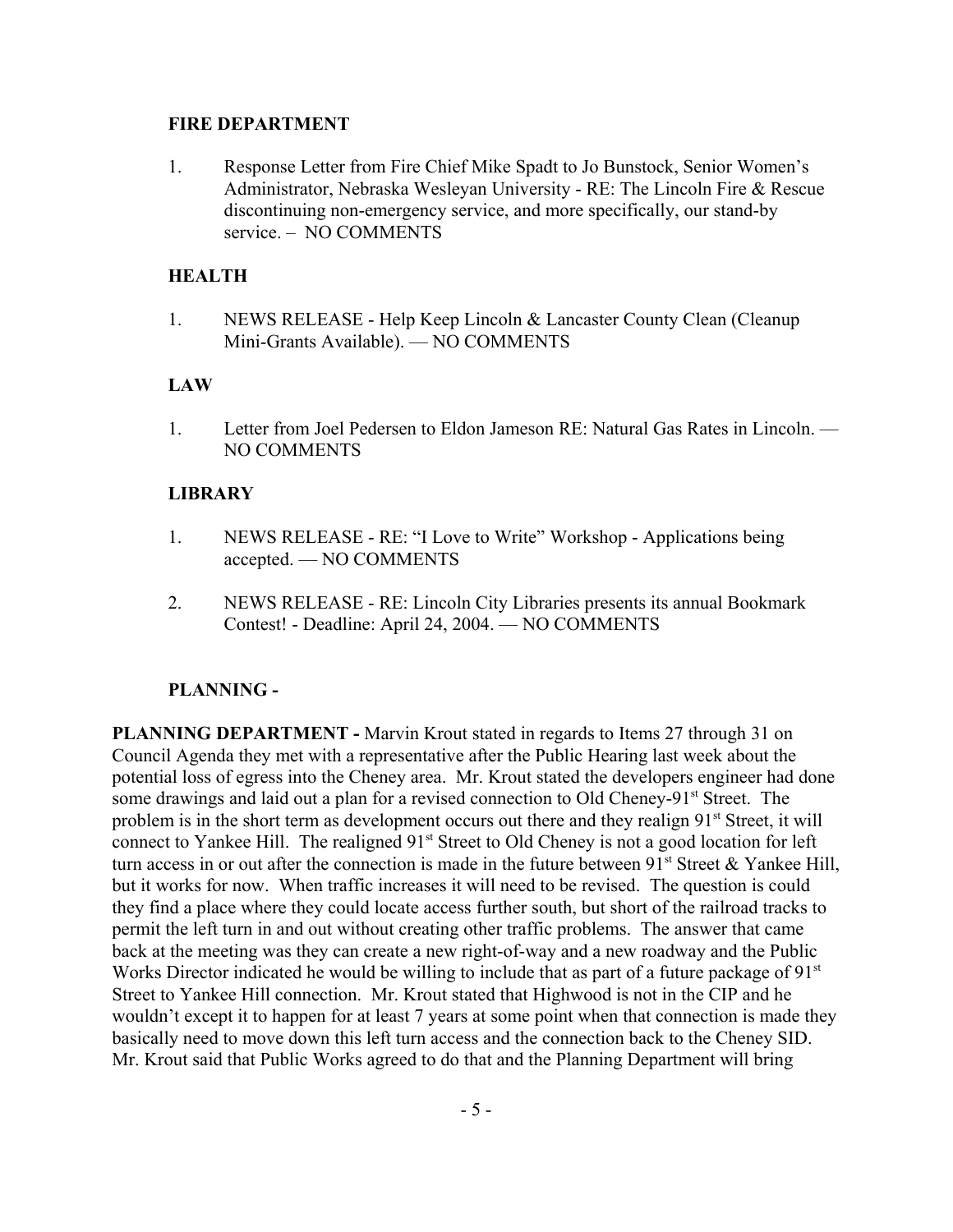forward a Comprehensive Plan Amendment to the Southeast Sub-Area Plan to outline this clearly. Cheney can then point to it in the future when it is time to build that road connection, he thinks Cheney was satisfied with it. There were some more discussions about an entry sign for Cheney south of Highway 2 at 91<sup>st</sup> Street. Allan [Abbott] needs to look into it, but felt there were opportunities in that right-of-way. The revised alignment will create a triangular right-ofway to create an opportunity to work with Cheney for that entry way sign. He thinks they've resolved their problems and indicated they did promise that they would send them an advised copy of the Comprehensive Plan Amendment, which will debate the issue of those revised alignment and give them their left turn access in the future.

**PUBLIC WORKS & UTILITIES DEPARTMENT -** Roger Figard stated to Council that letters went out last Friday to the property owners in Lazy Acres. There had been a request for Special Assessment Paving, Water and Sewer Districts in that rural sub-division. Mr. Figard stated that it will be introduced for 1<sup>st</sup> Reading on March 22<sup>nd</sup> and the Public Hearings on March  $29<sup>th</sup>$ . Mr. Figard stated they're scheduling an additional open house for Monday, March  $22<sup>nd</sup>$ from 4:00 p.m. to 6:00 p.m. and are sending a separate letter to all the property owners allowing them an opportunity to come in and ask questions or they can also call. He hopes those impacted will be informed when they get to the Public Hearing the following week.

Mr. Figard stated to Council that he's passing out copies of an updated Fact Sheet on the Block Party Permits and Scott Opfer will be at the meeting this afternoon in case there are any questions. [Mr. Figard handed out the updated memo to Council.] Mr. Figard stated a question was raised whether the total City cost estimated at \$140.00 had some double accounting, they found it did and it was reduced to \$113.22 by removing office costs that were recovered in the salary overhead. They suggest that the permit fee stay at \$90.00, but they've removed the damage deposit. Mr. Figard went over the memo with Council. Mr. Cook asked why the barricade truck and rental were deleted. Mr. Figard thought some of those things were included in the salary or cost of labor or hadn't been charged before, but he will have Scott [Opfer] check that specifically and let him know before the 1:30 p.m. meeting. [Copy of this Memo is on file in the City Council Office.]

Nicole Fleck-Tooze stated regarding Item 5 [*Amending the Lincoln Municipal Code by repealing Section 24.50.050, Permits and Inspections for private water and sewer main installation*] a question has arisen as to whether there might need to be more repeal than just the individual section in order to achieve what they're trying to do. Ms. Fleck-Tooze asked that they place this item on Pending, Public Works and Law will review it with that question in mind. They may have another one for them and they will let them know when they're ready. Mr. Camp suggested if one of his colleagues could make that motion for indefinite Pending and asked Deputy City Clerk Teresa Meier-Brock to remind them.

1. Letter from Planning Department RE: Change of Zone 04014 (Proposed Text Amendment to Title 27 of the LMC relating to on-sale and off-sale Liquor Special Permits in the B-2 and B05 Zoning Districts. — NO COMMENTS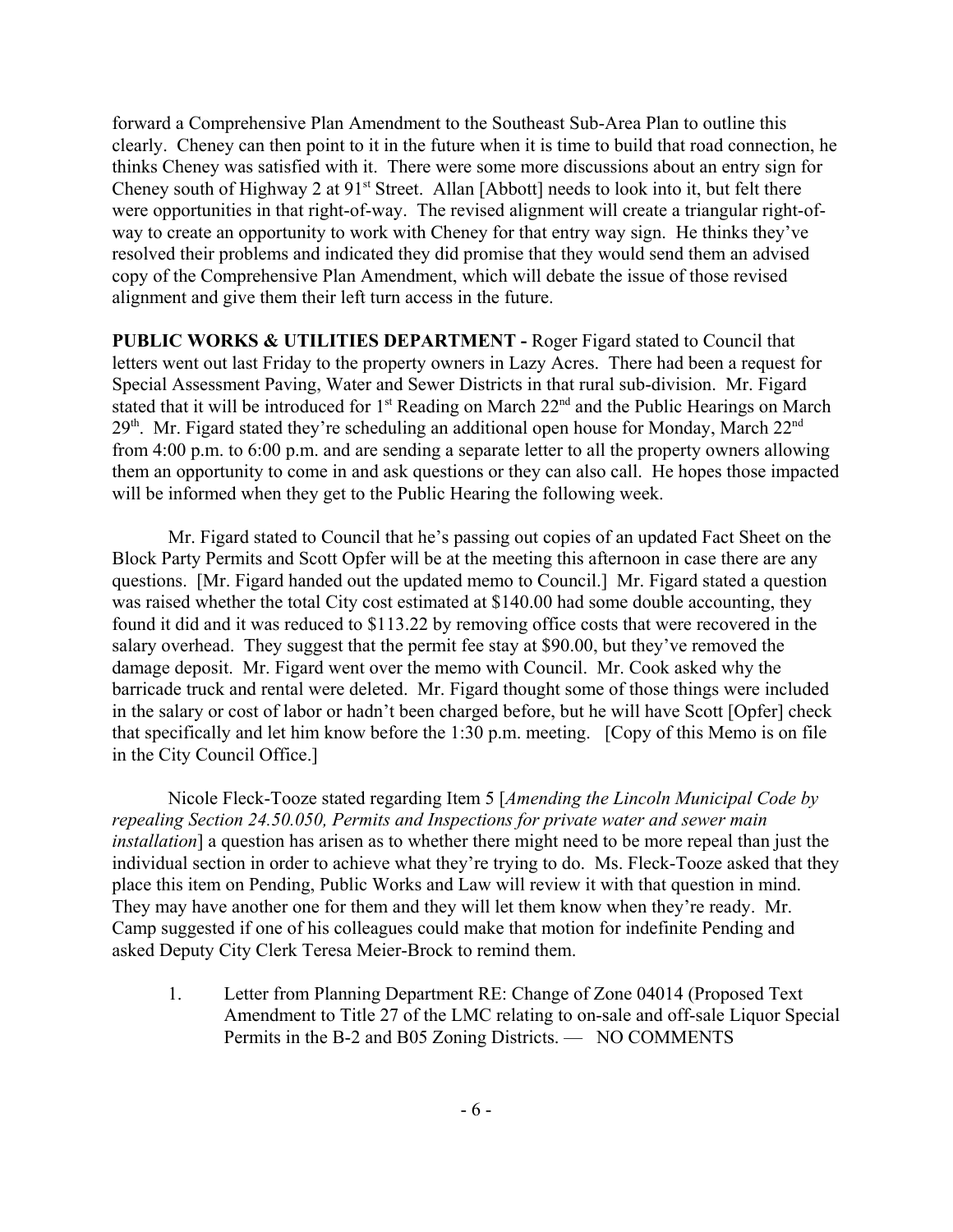- 2. PLANNING COMMISSION FINAL ACTION: WAIVER NO. 04003 (Extend Time for Installation of Street Trees (N.W.  $12<sup>th</sup>$  & W. Highland Blvd) -Resolution No. PC00849. — NO COMMENTS
- 3. PLANNING COMMISSION FINAL ACTION: SPECIAL PERMIT NO. 04001 (Madonna Rehabilitation Hospital (S.54th Street & Normal Blvd) - Resolution No. PC00848. — NO COMMENTS
- 4. Letter from Brian Will, Planning Dept. RE: Pine Lake Plaza Addition Final Plat #03006. — NO COMMENTS

# **POLICE**

1. Interoffice Memo - From Chief Casady in response to an informal Council request for information at the 03-08-04 Council Meeting RE: Police Dispatches to Convenience Stores. — NO COMMENTS

# **C. MISCELLANEOUS**

- 1. 2 -E-Mails from Joseph W. Cherner RE: Buena Vista (GA) Votes Unanimously for Smokefree Workplace Law; Smokefree Workplace Bill Advances in Minnesota. — NO COMMENTS
- 2. E-mail from Peggy Struwe, President of Hawley Area Neighborhood Association, RE Liquor License for Convenience Store - Special Permit No. 04006. — NO **COMMENTS**
- 3. 3 E-Mail's from Josh & Julie Sovereign; Jorja Brazda-Witters; Fred Freytag; RE: Change of Zone 04003-(Council received their copies of these E-Mail's on 3/08/04)) (See E-Mail's). — NO COMMENTS
- 4. Letter & Material from Kent Seacrest, For the Firm, Seacrest & Kalkowski, P.C. RE: Revised Text Amendments to Section 27.31 (B-2 Zone) and Section 27.37 (B-5 Zone) of the Lincoln Municipal Code - (Council received their copies of this Material on 3/08/04) - (See Material). — NO COMMENTS
- 5. E-Mail from Kelly Nash & Karen Blessen RE: Support Change of Zone #04003. — NO COMMENTS
- 6. 2 E-mails in support of COZ 04003 from: Claudia Lindley and Pat Anderson. NO COMMENTS
- 7. E-mail from a rather angry Rob Shirley RE:  $48<sup>th</sup>$  & Randolph Liquor Permit. NO COMMENTS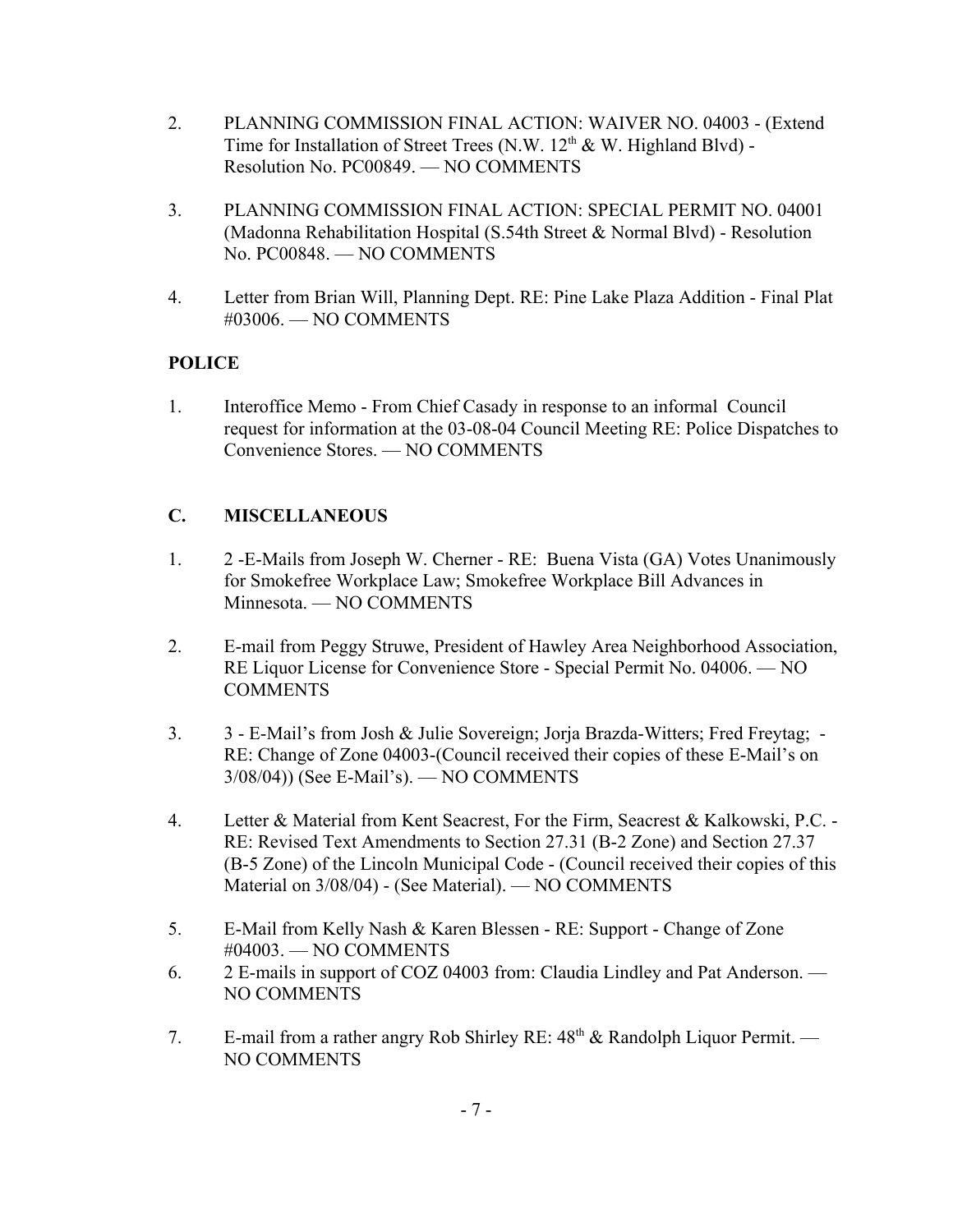- 8. E-mail from Ed Caudill in response to a message from Craig Dickerson RE: Sterling University Housing. — NO COMMENTS
- 9. E-Mail from Ms. Delores Lintel RE: Protection of Neighborhoods against attempts by convenience stores, service stations, etc. to secure special permits to sell liquor. — NO COMMENTS
- 10. E-mail from Lisa Koch RE: Archived Ordinances access. {Forwarded to City Clerk for a Response] (See e-mail attached). — NO COMMENTS
- 11. Letter from Rachel Dean RE: The Right of a Smokefree Workplace. NO **COMMENTS**
- 12. NOTE from phone message: DeWayne Roberts of Roberts Plumbing & Heating RE: Increased Cost of Materials/No Increased Contract Payments. He is concerned that many small contractors may be forced out of business if something isn't done to help. — NO COMMENTS
- 13. E-mail from Bob Hampton RE: 100 Feet Regulation on Liquor Sales. NO **COMMENTS**
- 14. E-mail from Dave Shoemaker RE: Changes to Smoking Laws. NO COMMENTS

### **IV. DIRECTORS - NO FURTHER COMMENTS**

### **V. CITY COUNCIL MEMBERS**

#### **PATTE NEWMAN**

Ms. Newman stated that a week ago she heard what Councilman Cook said to Bruce Dart about the Smoke-free Ordinance and she doesn't know what Bruce heard, but apparently it was different than what she heard. She asked Bruce Dart if he could clarify what the Health Department is doing. Mr. Dart stated that they just came forward with some recommendations to what was passed last year, they're looking at some of the definitions and trying to make them equal to the State's Clean Indoor Air Act to apply to what's fair across the board and make definitions equal to what they use for other laws already here in the City and County. Mr. Dart commented as he said it was recommendations, Council could choose to look at them or not. Ms. Newman asked are you rewriting this ordinance in accordance with what a super majority of the Council passed or are you doing your own thing? Mr. Dart replied 'no', as he said, they checked what was passed and they're talking about a recommendation applying what was passed,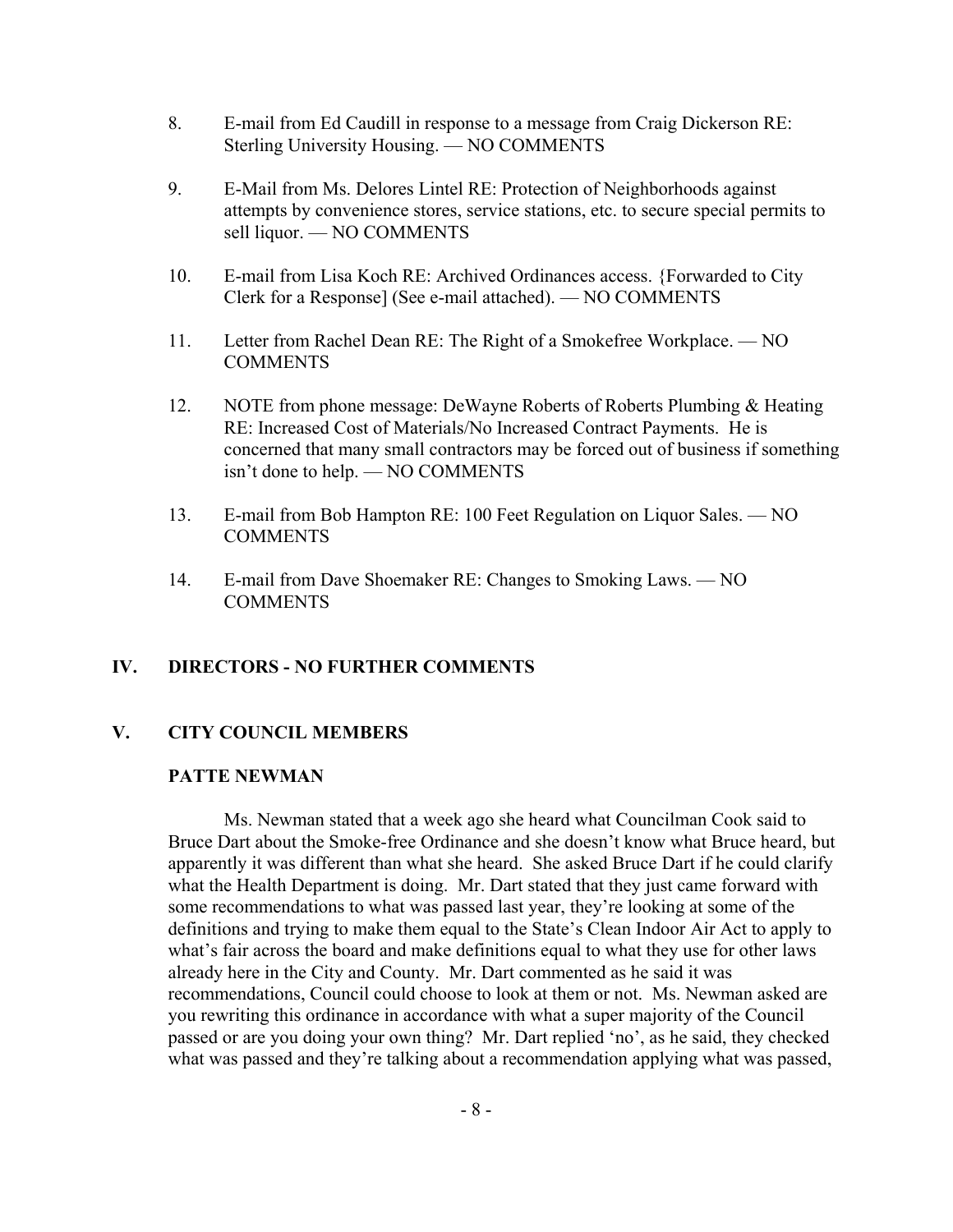so they can apply, as he said, using different definitions of bars and the issue with 18 and under so they can apply it fairly evenly across the board. That's all they're trying to do. Mr. Dart said as he told several of the Council after the vote, they were going to look at it to make sure there wouldn't be any issues with implementation so that they could apply it fairly and if they found some problems they'd bring that back to them. Mr. Dart stated they have interpretation of what they think might be misused they want to try to avoid this and thought it was best to discuss it before the ordinance is enacted. Ms. Newman asked if they're contacting communities like Chandler, Arizona that has a 50% split to see how they enforce it. Mr. Dart said they've talked to Chandler; Kansas; San Antonio, Texas and Vermont and basically there's no enforcement on the split, they're using sales tax. He thinks in San Antonio they have a CPA Certification and just take everybody's word for it based on information sent. Mr. Dart commented that they don't really know if there's going to be an issue until down the road and if they choose to take people's word for it, that's fine. If not, he doesn't know how they're going to really know. Discussion continued with Council and Bruce Dart on this issue with comments and questions from the Council. Mr. Camp stated that he knows his colleagues have questions on this and they will also have a report on the Health Board from Ken [Svoboda] at the "Noon" Meeting today and so they'll be discussing it again. Mr. Camp asked Bruce Dart to attend the "Noon" Meeting today. Mr. Friendt commented he appreciates it, a Pre-Council Meeting may be in order. Mr. Camp commented that first they'll see what happens at the "Noon" Meeting today.

#### **JONATHAN COOK**

Mr. Cook said Council received the draft ordinance banning traffic signal triggers and it seems fine. Dana Roper said someone needs to introduce it to put it on and Mr. Cook said that he would be happy to do it.

Mr. Cook noted that they did something a little different on the denial claims and asked if Dana Roper will bring them back on one of their regular claims Resolutions. Mr. Roper replied 'yes'.

Mr. Cook noted the website attachment for Item 04R-50 the 'Fact Sheet' is wrong.

#### **GLENN FRIENDT**

Mr. Friendt asked Don Taute if he will be at the meeting this afternoon regarding the Pension Fund. Don Taute said yes and added that he received a call from Bob Valentine this morning and discussed some of the terms and applications of the ordinance. Mr. Valentine informed him that he would probably be attending in opposition. Mr. Taute indicated that he's a little concerned with some of Mr. Valentine's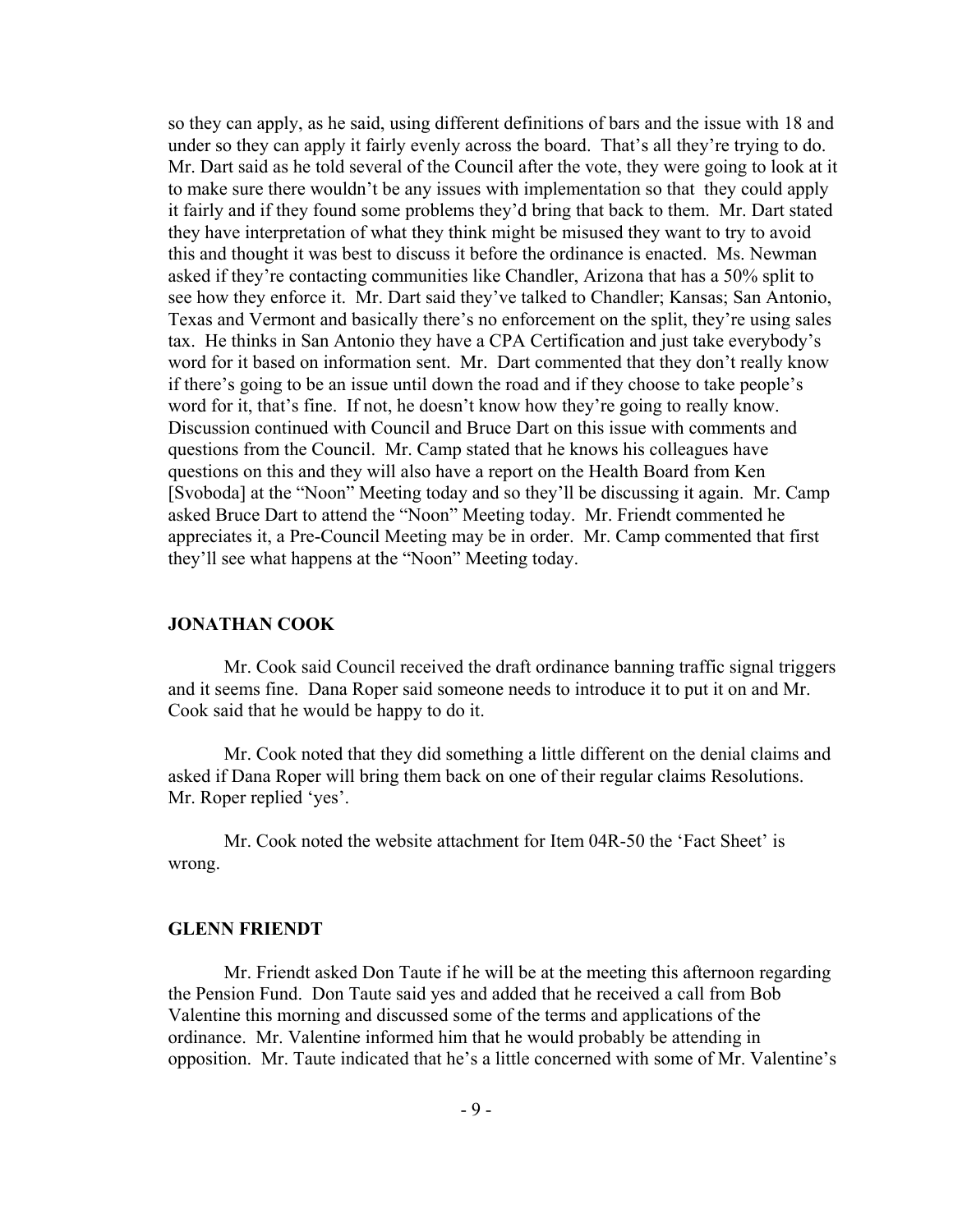comments because he referred to a 50% pension, which they haven't had for a long time. Since Jonathan's [Cook] point on another item on the website with the wrong attachment could apply to a Substitute Ordinance that Mr. Valentine was reading on the website. The original ordinance that's on Pending is what's going to be on the website rather than what they will be considering today. It should be made clear that what is being considered by Council today is not the Pending ordinance. Mr. Taute stated that he will give Mr. Valentine a copy of the correct one.

#### **JON CAMP**

Mr. Camp asked Public Works what are all the poles around town with traffic boxes on them for. Mr. Camp asked if they're going to have signage on them as he's seeing them all over the place. Mr. Svoboda stated he thinks they're the directional signs for emergency purposes. Mr. Cook stated they're going to put them up around town for traffic messages like fixed versions of the mobile sign boards that says there's an accident ahead. Roger Figard stated that in conjunction with the State Patrol, the County Sheriff and LPD they have come up with a plan for the City of Lincoln that in any of these selected emergency routes, if there's an incident all Law Enforcement and folks involved from public ways know where the traffic is to be detoured. So, when an incident happens they can let the public know there's something going on and where they can go to get around. Mr. Camp asked if he could get them a map of where they're located when available.

#### **TERRY WERNER - NO COMMENTS**

#### **ANNETTE McROY - NO COMMENTS**

#### **KEN SVOBODA - NO COMMENTS**

# **ADDENDUM - (For March 15th)**

- **I. MAYOR NONE**
- **II. CITY CLERK NONE**

#### **III. CORRESPONDENCE**

- **A. COUNCIL REQUESTS NONE**
- **B. DIRECTORS AND DEPARTMENT HEADS NONE**